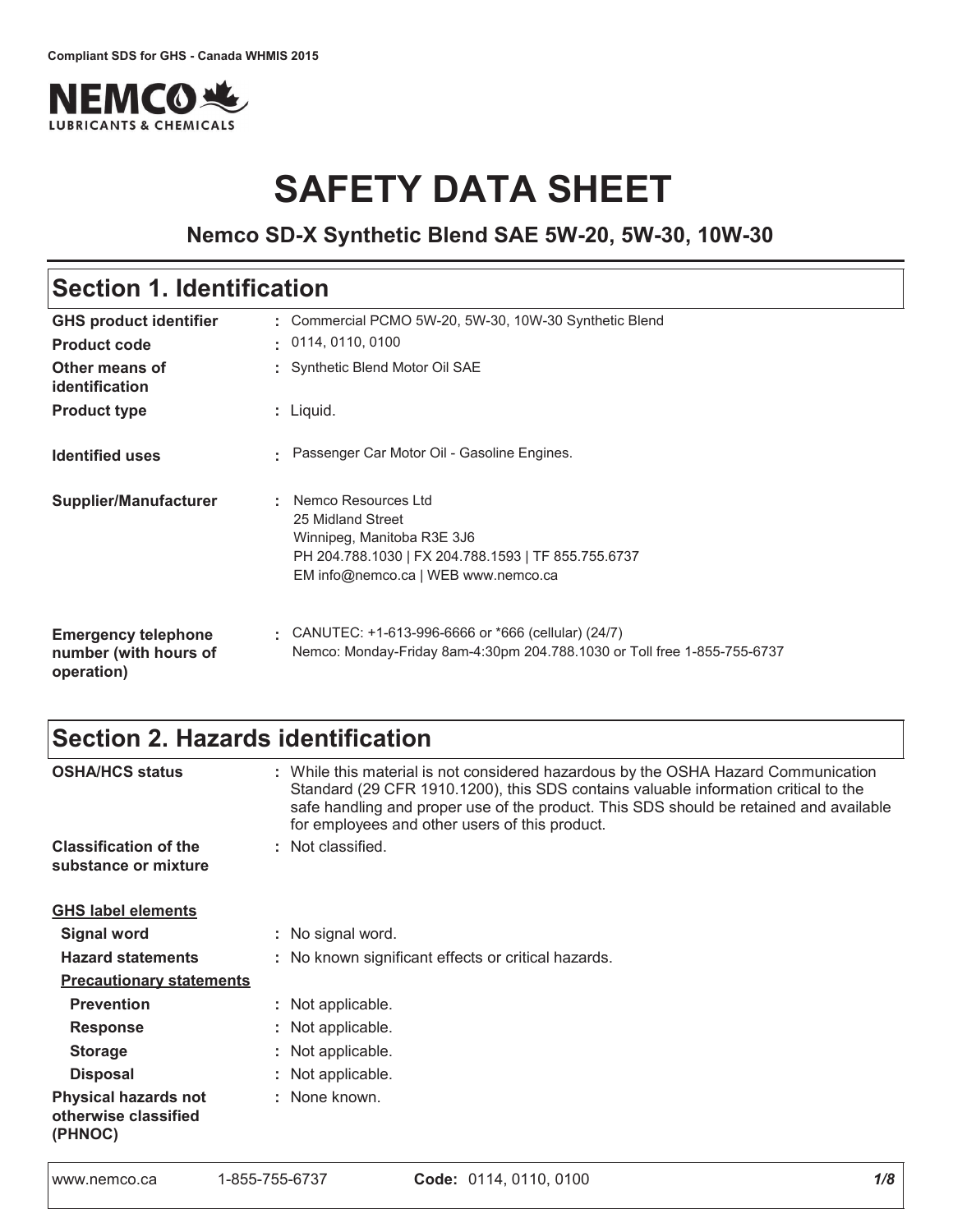

# **Section 2. Hazards identification**

| <b>Health hazards not</b> |
|---------------------------|
| otherwise classified      |
| (HHNOC)                   |

: None known.

# Section 3. Composition/information on ingredients

| Substance/mixture    | : Mixture                     |
|----------------------|-------------------------------|
| <b>Chemical name</b> | : Lubricating oil.            |
| Other means of       | Synthetic Blend Motor Oil SAE |
| identification       |                               |

### **CAS number/other identifiers**

| <b>CAS</b> number   | : Not applicable. |
|---------------------|-------------------|
| <b>Product code</b> | : 0114.0110.0100  |

| Ingredient name                                        | $\%$           | <b>CAS number</b> |
|--------------------------------------------------------|----------------|-------------------|
| Distillates (petroleum), hydrotreated light paraffinic | .≥25 -<br>$50$ | 64742-55-8        |

### Any concentration shown as a range is to protect confidentiality or is due to batch variation.

There are no additional ingredients present which, within the current knowledge of the supplier and in the concentrations applicable, are classified as hazardous to health or the environment and hence require reporting in this section.

Occupational exposure limits, if available, are listed in Section 8.

# **Section 4. First aid measures**

### **Description of necessary first aid measures**

| Eye contact                                        | : If material comes in contact with the eyes, immediately wash the eyes with large<br>amounts of water for 15 minutes, occasionally lifting the lower and upper lids. Get<br>medical attention.                                                                                                               |  |  |  |  |
|----------------------------------------------------|---------------------------------------------------------------------------------------------------------------------------------------------------------------------------------------------------------------------------------------------------------------------------------------------------------------|--|--|--|--|
| <b>Inhalation</b>                                  | : If person breathes in large amounts of material, move the exposed person to fresh air at<br>once. If breathing has stopped, perform artificial respiration. Keep the person warm and<br>at rest. Get medical attention as soon as possible.                                                                 |  |  |  |  |
| <b>Skin contact</b>                                | : If the material comes in contact with the skin, wash the contaminated skin with soap and<br>water promptly. If the material penetrates through clothing, remove the clothing and<br>wash the skin with soap and water promptly. If irritation persists after washing, get<br>medical attention immediately. |  |  |  |  |
| Ingestion                                          | : If material has been swallowed, do not induce vomiting. Get medical attention<br>immediately.                                                                                                                                                                                                               |  |  |  |  |
| Most important symptoms/effects, acute and delayed |                                                                                                                                                                                                                                                                                                               |  |  |  |  |
| <b>Potential acute health effects</b>              |                                                                                                                                                                                                                                                                                                               |  |  |  |  |
|                                                    |                                                                                                                                                                                                                                                                                                               |  |  |  |  |
| Eye contact                                        | : No known significant effects or critical hazards.                                                                                                                                                                                                                                                           |  |  |  |  |
| <b>Inhalation</b>                                  | : No known significant effects or critical hazards.                                                                                                                                                                                                                                                           |  |  |  |  |
| <b>Skin contact</b>                                | : No known significant effects or critical hazards.                                                                                                                                                                                                                                                           |  |  |  |  |
| Ingestion                                          | : No known significant effects or critical hazards.                                                                                                                                                                                                                                                           |  |  |  |  |
| Over-exposure signs/symptoms                       |                                                                                                                                                                                                                                                                                                               |  |  |  |  |
| Eye contact                                        | : Adverse symptoms may include the following: pain or irritation, watering, redness.                                                                                                                                                                                                                          |  |  |  |  |
| <b>Inhalation</b>                                  | : Adverse symptoms may include the following: respiratory tract irritation, coughing.                                                                                                                                                                                                                         |  |  |  |  |
| <b>Skin contact</b>                                | : Adverse symptoms may include the following: irritation, redness.                                                                                                                                                                                                                                            |  |  |  |  |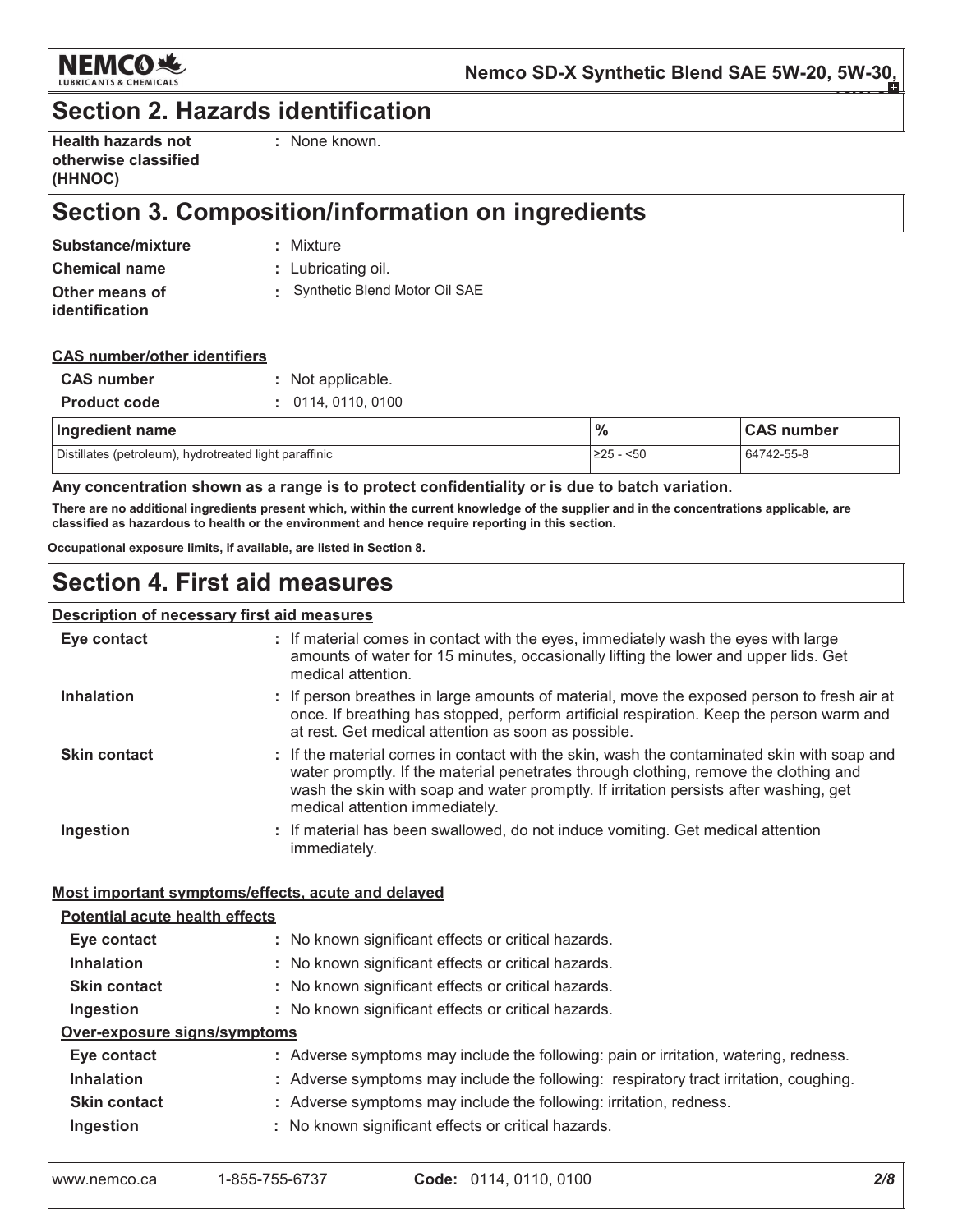

# **Section 4. First aid measures**

### Indication of immediate medical attention and special treatment needed, if necessary

| Notes to physician                | : Treat symptomatically. Contact poison treatment specialist immediately if large<br>quantities have been ingested or inhaled. |
|-----------------------------------|--------------------------------------------------------------------------------------------------------------------------------|
| <b>Specific treatments</b>        | : No specific treatment.                                                                                                       |
| <b>Protection of first-aiders</b> | : No action shall be taken involving any personal risk or without suitable training.                                           |

See toxicological information (Section 11)

# **Section 5. Fire-fighting measures**

| <b>Extinguishing media</b>                               |                                                                                                                                                |
|----------------------------------------------------------|------------------------------------------------------------------------------------------------------------------------------------------------|
| Suitable extinguishing<br>media                          | : Use water spray to cool fire exposed surfaces and to protect personnel. Foam, dry<br>chemical or water spray (fog) to extinguish fire.       |
| Unsuitable extinguishing<br>media                        | : None known.                                                                                                                                  |
| <b>Specific hazards arising</b><br>from the chemical     | : Toxic fumes gases or vapors may evolve on burning.                                                                                           |
| <b>Hazardous thermal</b><br>decomposition products       | : No specific data.                                                                                                                            |
| <b>Special protective actions</b><br>for fire-fighters   | : When fighting fires wear full turnout gear and self contained breathing apparatus. Water<br>may cause splattering. Material floats on water. |
| <b>Special protective</b><br>equipment for fire-fighters | : Not applicable.                                                                                                                              |

# **Section 6. Accidental release measures**

|                                                       | Personal precautions, protective equipment and emergency procedures                                                                                                                                                                                |  |  |  |  |  |
|-------------------------------------------------------|----------------------------------------------------------------------------------------------------------------------------------------------------------------------------------------------------------------------------------------------------|--|--|--|--|--|
| For non-emergency<br>personnel                        | : Keep unnecessary and unprotected personnel from entering. Avoid breathing vapor or<br>mist. Provide adequate ventilation. Wear appropriate respirator when ventilation is<br>inadequate. Put on appropriate personal protective equipment.       |  |  |  |  |  |
|                                                       | For emergency responders : If specialized clothing is required to deal with the spillage, take note of any information in<br>Section 8 on suitable and unsuitable materials. See also the information in "For non-<br>emergency personnel".        |  |  |  |  |  |
| <b>Environmental precautions</b>                      | : Avoid dispersal of spilled material and runoff and contact with soil, waterways, drains<br>and sewers. Inform the relevant authorities if the product has caused environmental<br>pollution (sewers, waterways, soil or air).                    |  |  |  |  |  |
| Methods and materials for containment and cleaning up |                                                                                                                                                                                                                                                    |  |  |  |  |  |
| <b>Spill</b>                                          | : Contain with dikes or absorbent to prevent migration to sewers/streams. Take up small<br>spill with dry chemical absorbent; large spills may require pump or vacuum prior to<br>absorbent. May require excavation of severely contaminated soil. |  |  |  |  |  |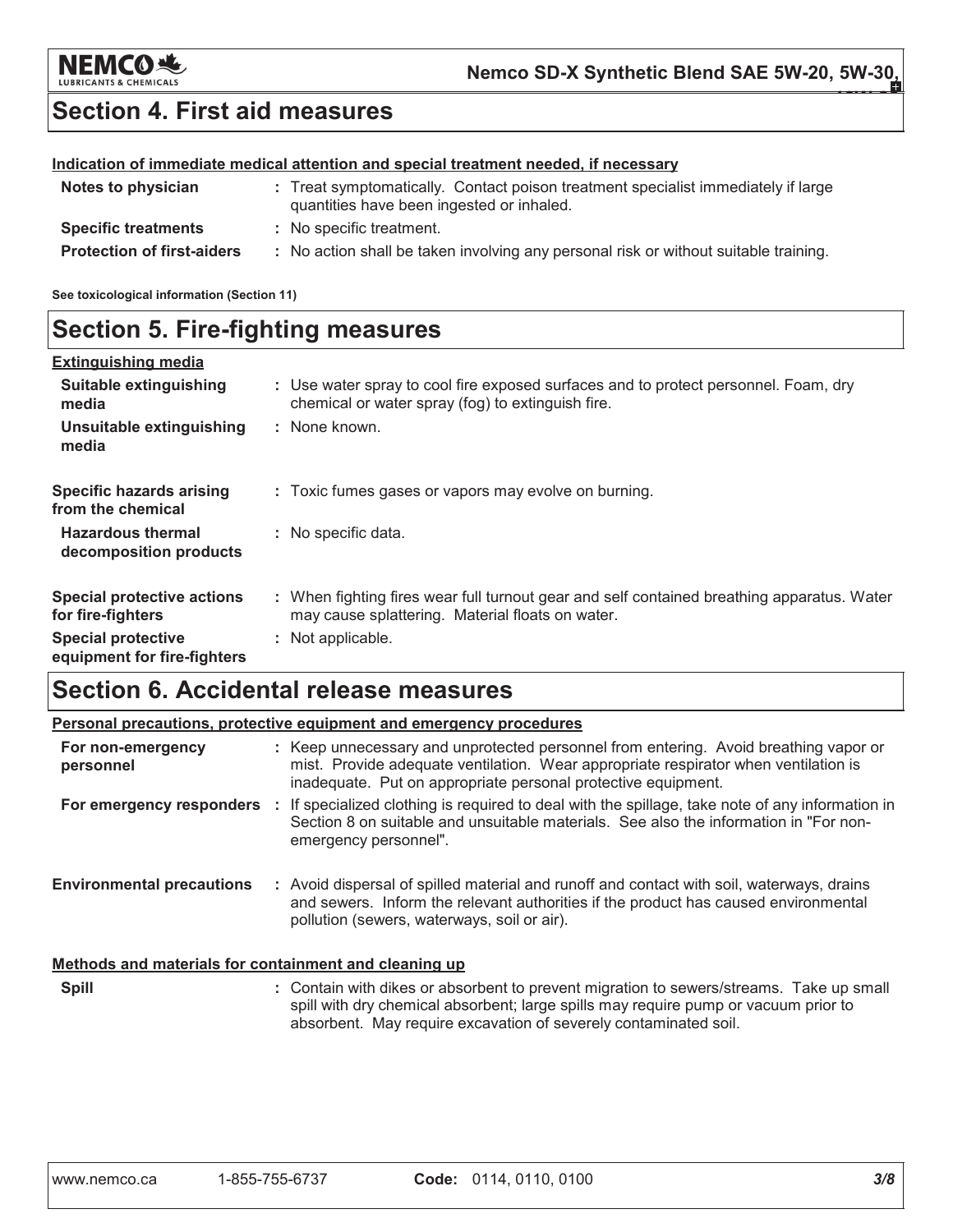

# Section 7. Handling and storage

### **Precautions for safe handling**

| <b>Protective measures</b>                                         | : Put on appropriate personal protective equipment (see Section 8). Do not get in eyes or<br>on skin or clothing. Do not breathe vapor or mist. Do not ingest. Use only with<br>adequate ventilation. Wear appropriate respirator when ventilation is inadequate.                                                                                                                                                                                           |
|--------------------------------------------------------------------|-------------------------------------------------------------------------------------------------------------------------------------------------------------------------------------------------------------------------------------------------------------------------------------------------------------------------------------------------------------------------------------------------------------------------------------------------------------|
| <b>Advice on general</b><br>occupational hygiene                   | : Eating, drinking and smoking should be prohibited in areas where this material is<br>handled, stored and processed. Workers should wash hands and face before eating,<br>drinking and smoking.                                                                                                                                                                                                                                                            |
| Conditions for safe storage,<br>including any<br>incompatibilities | : Do not store above the following temperature: $113^{\circ}$ C (235.4 $^{\circ}$ F). Odorous and toxic<br>fumes may form from the decomposition of this product if stored at excessive<br>temperatures for extended periods of time. Store in accordance with local regulations.<br>Store in a dry, cool and well-ventilated area, away from incompatible materials (see<br>Section 10). Use appropriate containment to avoid environmental contamination. |

# Section 8. Exposure controls/personal protection

### **Control parameters**

| <b>Occupational exposure limits</b>                       |                               |                          | TWA (8 hours)           |  |                          | STEL (15 mins)    |       |     | Ceiling           |              |                  |
|-----------------------------------------------------------|-------------------------------|--------------------------|-------------------------|--|--------------------------|-------------------|-------|-----|-------------------|--------------|------------------|
| Ingredient                                                | List name                     | ppm                      | mg/m <sup>3</sup> Other |  | ppm                      | mg/m <sup>3</sup> | Other | ppm | mg/m <sup>3</sup> | <b>Other</b> | <b>Notations</b> |
| Distillates (petroleum), hydrotreated<br>heavy paraffinic | US ACGIH 3/2015               |                          | 5                       |  |                          |                   |       |     |                   |              | [a]              |
|                                                           | AB 4/2009                     |                          | 5                       |  |                          | 10                |       |     |                   |              | [b]              |
|                                                           | ON 7/2015<br><b>QC 1/2014</b> |                          | 5<br>5                  |  |                          | 10<br>10          |       |     |                   |              | [b]<br>[b]       |
| Distillates (petroleum), hydrotreated<br>light paraffinic | US ACGIH 3/2015               |                          | 5                       |  |                          |                   |       |     |                   |              | [a]              |
|                                                           | AB 4/2009<br>ON 7/2015        | $\overline{\phantom{a}}$ | 5                       |  | $\overline{\phantom{a}}$ | 10<br>10          |       |     |                   |              | [b]              |
|                                                           | <b>QC 1/2014</b>              |                          | b                       |  |                          | 10                |       |     |                   |              | [b]<br>[b]       |

Form: [a]Inhalable fraction [b]Mist

| <b>Appropriate engineering</b><br>controls | : Use only with adequate ventilation.                                                                                                                                                                                                                         |
|--------------------------------------------|---------------------------------------------------------------------------------------------------------------------------------------------------------------------------------------------------------------------------------------------------------------|
| <b>Environmental exposure</b><br>controls  | : Emissions from ventilation or work process equipment should be checked to ensure<br>they comply with the requirements of environmental protection legislation.                                                                                              |
| <b>Individual protection measures</b>      |                                                                                                                                                                                                                                                               |
| Hygiene measures                           | : Wash hands, forearms and face thoroughly after handling chemical products, before<br>eating, smoking and using the lavatory and at the end of the working period. Ensure<br>that eyewash stations and safety showers are close to the workstation location. |
| <b>Eye/face protection</b>                 | : Recommended: Splash goggles and a face shield, where splash hazard exists.                                                                                                                                                                                  |
| <b>Skin protection</b>                     |                                                                                                                                                                                                                                                               |
| <b>Hand protection</b>                     | : 4 - 8 hours (breakthrough time): Nitrile gloves.                                                                                                                                                                                                            |
| <b>Body protection</b>                     | : Recommended: Long sleeved coveralls.                                                                                                                                                                                                                        |
| <b>Other skin protection</b>               | : Recommended: Impervious boots.                                                                                                                                                                                                                              |
| <b>Respiratory protection</b>              | : If ventilation is inadequate, use a NIOSH-certified respirator with an organic vapor<br>cartridge and P95 particulate filter.                                                                                                                               |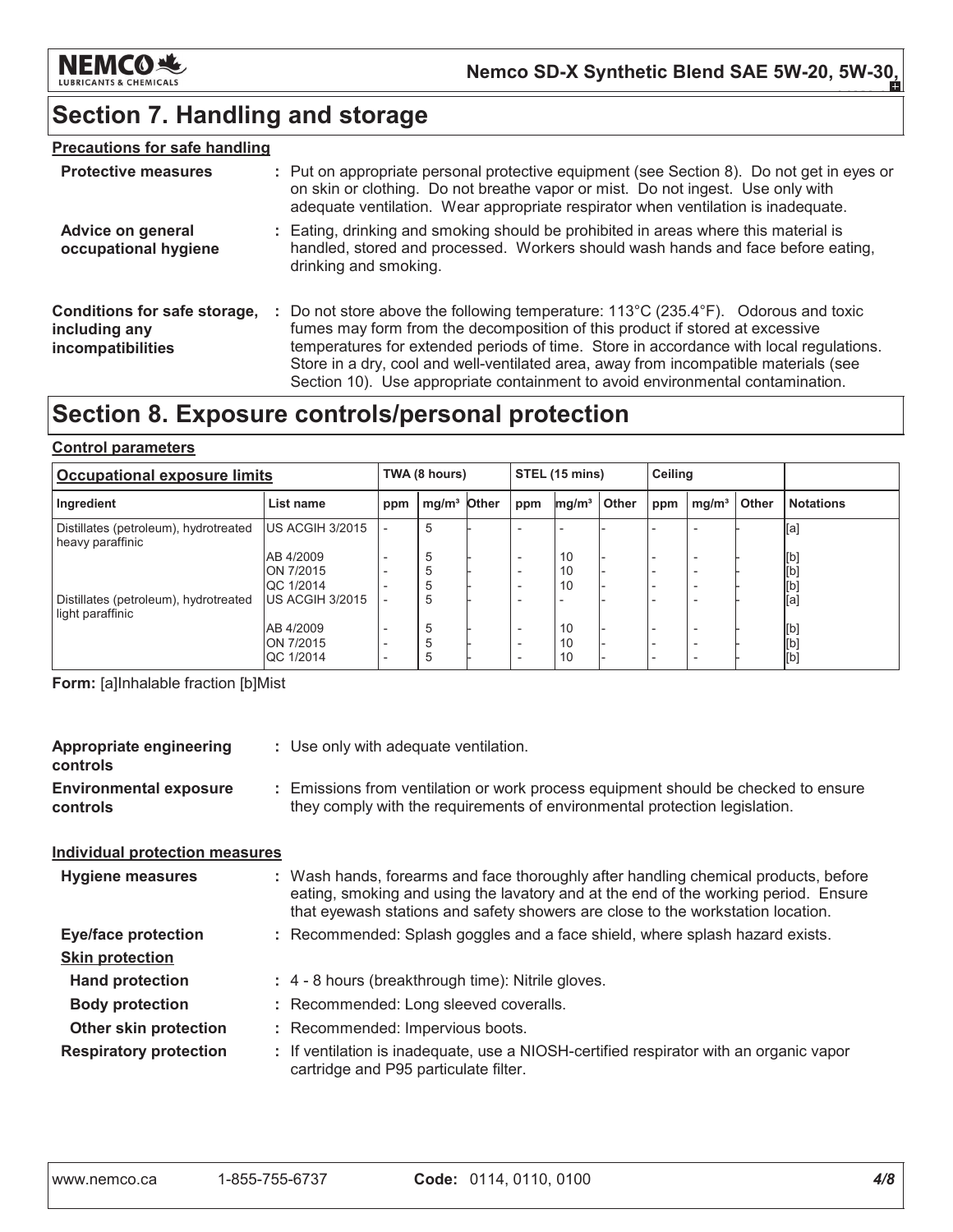

# Section 9. Physical and chemical properties

### **Appearance**

| <b>Physical state</b>                             | : Liquid.                             |
|---------------------------------------------------|---------------------------------------|
| Color                                             | : Amber.                              |
| Odor                                              | : Not available.                      |
| <b>Odor threshold</b>                             | : Not available.                      |
| pH                                                | : Not available.                      |
| <b>Freezing point</b>                             | : Not available.                      |
| <b>Boiling point</b>                              | : Not available.                      |
| <b>Flash point</b>                                | : Closed cup: $\geq$ 200 $^{\circ}$ C |
| <b>Evaporation rate</b>                           | $:$ <1 (Butyl acetate = 1)            |
| <b>Flammability (solid, gas)</b>                  | : Not available.                      |
| Lower and upper explosive<br>(flammable) limits   | : Not available.                      |
| <b>Vapor pressure</b>                             | : <0.13 kPa (<1 mm Hg) (68°F)         |
| <b>Vapor density</b>                              | : Not available.                      |
| <b>Relative density</b>                           | $: 0.86$ to 0.88                      |
| Solubility in water                               | : Insoluble in water.                 |
| <b>Partition coefficient: n-</b><br>octanol/water | : Not available.                      |
| <b>Auto-ignition temperature</b>                  | : $>260^{\circ}C$ ( $>500^{\circ}F$ ) |
| <b>Decomposition temperature</b>                  | : Not available.                      |
| <b>Viscosity</b>                                  | : Not available.                      |

# Section 10. Stability and reactivity

| <b>Reactivity</b>                            | : No specific test data related to reactivity available for this product or its ingredients.              |
|----------------------------------------------|-----------------------------------------------------------------------------------------------------------|
| <b>Chemical stability</b>                    | : The product is stable.                                                                                  |
| <b>Possibility of hazardous</b><br>reactions | : Under normal conditions of storage and use, hazardous reactions will not occur.                         |
| <b>Conditions to avoid</b>                   | : No specific data.                                                                                       |
| Incompatible materials                       | : Reactive or incompatible with the following materials: oxidizing materials.                             |
| <b>Hazardous decomposition</b><br>products   | : Under normal conditions of storage and use, hazardous decomposition products should<br>not be produced. |
|                                              |                                                                                                           |

# **Section 11. Toxicological information**

### Information on toxicological effects

### **Acute toxicity**

| <b>Product/ingredient name</b>                            | <b>Result</b>                   | <b>Species</b> | <b>Dose</b>              | <b>Exposure</b> |  |  |
|-----------------------------------------------------------|---------------------------------|----------------|--------------------------|-----------------|--|--|
| Distillates (petroleum), hydrotreated<br>light paraffinic | LC50 Inhalation Dusts and mists | Rat            | $3900$ mg/m <sup>3</sup> | 4 hours         |  |  |
| <b>Irritation/Corrosion</b>                               |                                 |                |                          |                 |  |  |

www.nemco.ca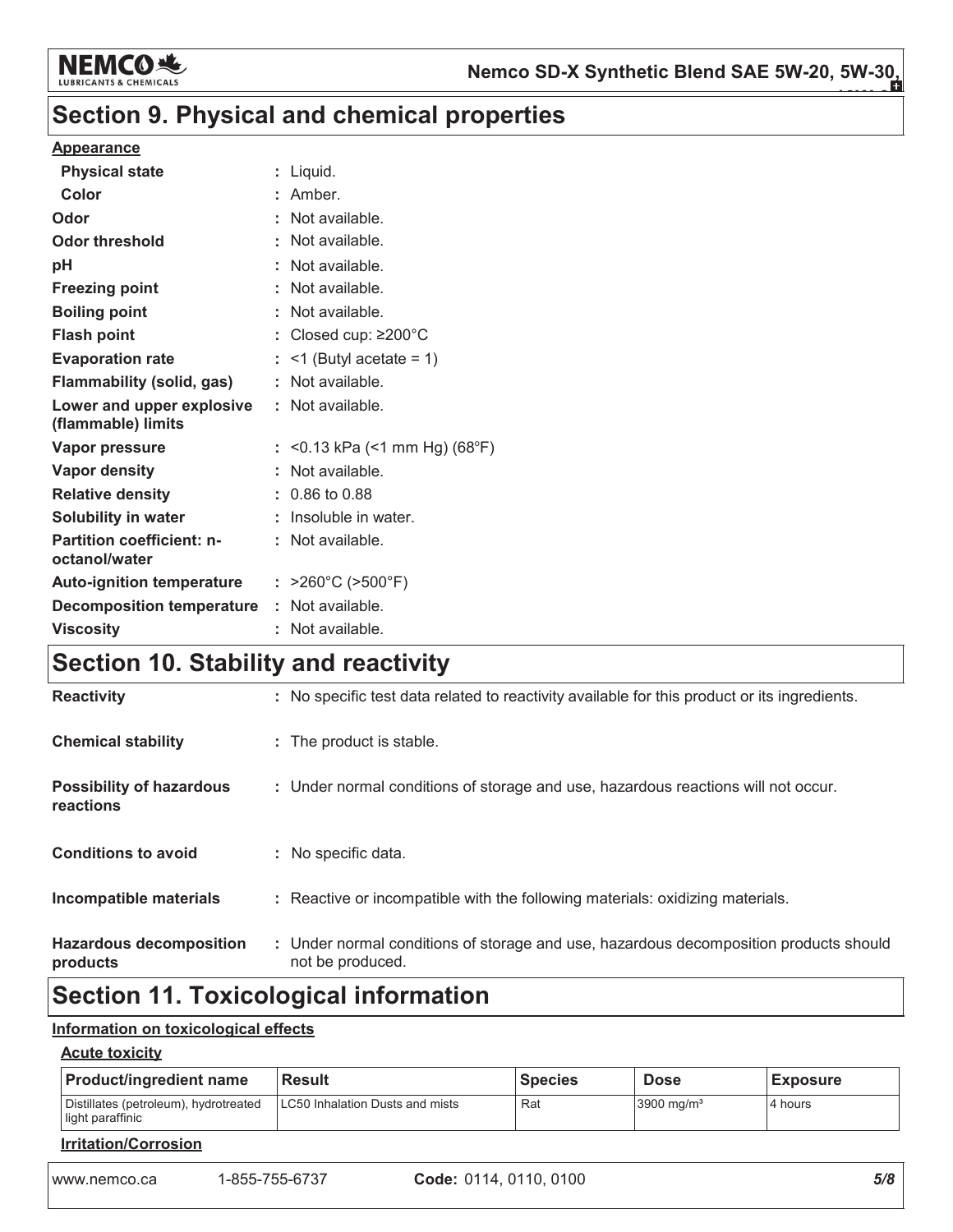

# **Section 11. Toxicological information**

There is no data available.

### **Sensitization**

There is no data available.

### **Mutagenicity**

There is no data available.

### Carcinogenicity

### **Classification**

| <b>Product/ingredient name</b>                            | <b>OSHA IARC</b> | <b>NTP</b> | <b>ACGIH EPA</b> | <b>NIOSH</b> |
|-----------------------------------------------------------|------------------|------------|------------------|--------------|
| Distillates (petroleum), hydrotreated<br>light paraffinic |                  |            | A4               |              |

#### **Reproductive toxicity**

There is no data available.

### **Teratogenicity**

There is no data available.

### Specific target organ toxicity (single exposure)

There is no data available.

### Specific target organ toxicity (repeated exposure)

There is no data available.

### **Aspiration hazard**

There is no data available.

| Information on the likely | : Dermal contact. Eye contact. Inhalation. Ingestion |  |  |
|---------------------------|------------------------------------------------------|--|--|
|                           |                                                      |  |  |

### routes of exposure

**Potential acute health effects** 

| Eye contact         | : No known significant effects or critical hazards. |
|---------------------|-----------------------------------------------------|
| <b>Inhalation</b>   | : No known significant effects or critical hazards. |
| <b>Skin contact</b> | : No known significant effects or critical hazards. |
| Ingestion           | : No known significant effects or critical hazards. |

### Symptoms related to the physical, chemical and toxicological characteristics

| Eye contact         | : Adverse symptoms may include the following: pain or irritation, watering, redness.  |
|---------------------|---------------------------------------------------------------------------------------|
| <b>Inhalation</b>   | : Adverse symptoms may include the following: respiratory tract irritation, coughing. |
| <b>Skin contact</b> | : Adverse symptoms may include the following: irritation, redness.                    |
| Ingestion           | : No known significant effects or critical hazards.                                   |

### Delayed and immediate effects and also chronic effects from short and long term exposure

| <b>Short term exposure</b>              |                                                                                      |  |
|-----------------------------------------|--------------------------------------------------------------------------------------|--|
| <b>Potential immediate</b><br>effects   | : No known significant effects or critical hazards.                                  |  |
| <b>Potential delayed effects</b>        | : No known significant effects or critical hazards.                                  |  |
| Long term exposure                      |                                                                                      |  |
| <b>Potential immediate</b><br>effects   | : No known significant effects or critical hazards.                                  |  |
|                                         | <b>Potential delayed effects : No known significant effects or critical hazards.</b> |  |
| <b>Potential chronic health effects</b> |                                                                                      |  |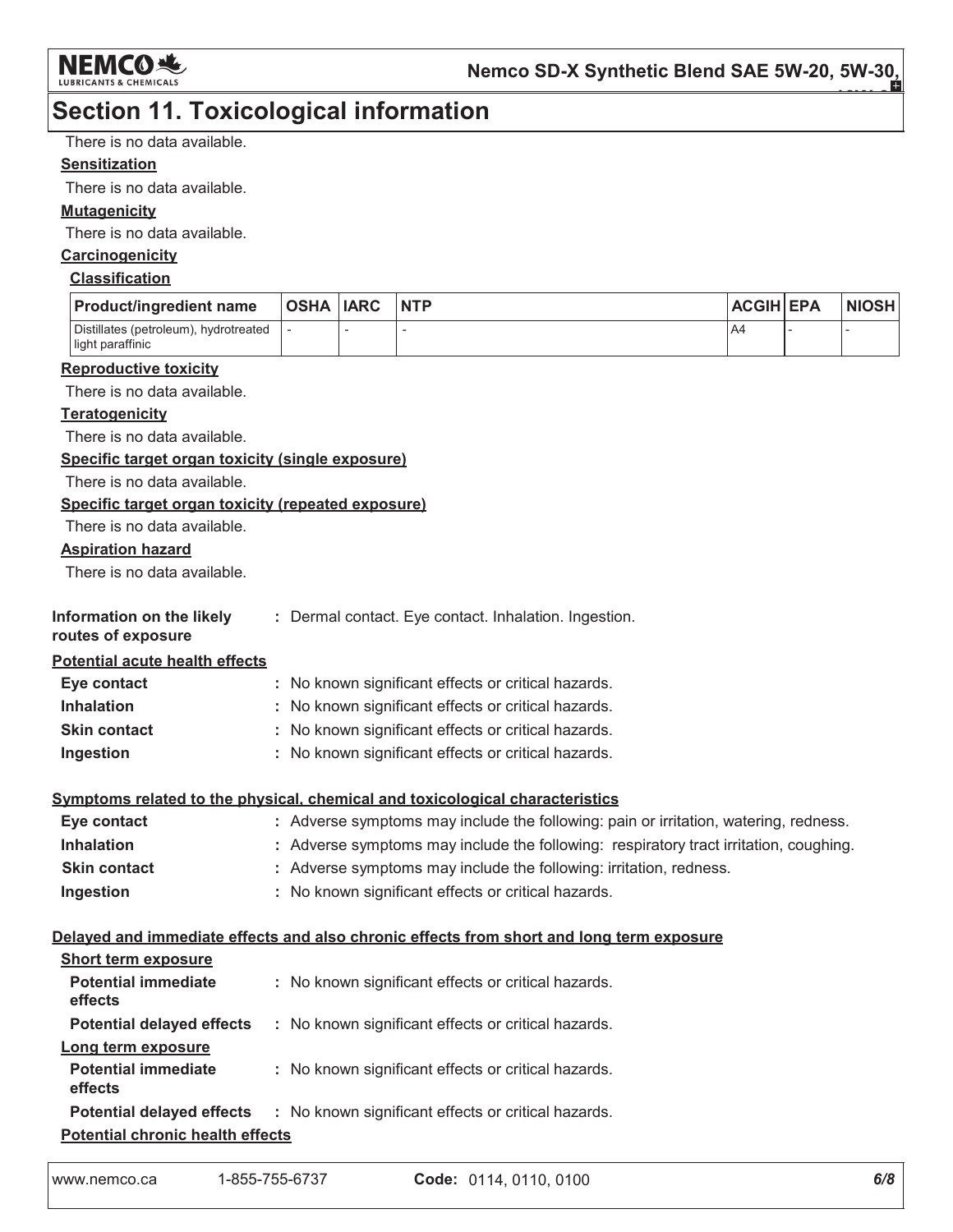

# **Section 11. Toxicological information**

| General                      | : No known significant effects or critical hazards. |
|------------------------------|-----------------------------------------------------|
| Carcinogenicity              | : No known significant effects or critical hazards. |
| <b>Mutagenicity</b>          | : No known significant effects or critical hazards. |
| <b>Teratogenicity</b>        | : No known significant effects or critical hazards. |
| <b>Developmental effects</b> | : No known significant effects or critical hazards. |
| <b>Fertility effects</b>     | : No known significant effects or critical hazards. |

### **Numerical measures of toxicity**

### **Acute toxicity estimates**

| Route                        | <b>ATE value</b> |
|------------------------------|------------------|
| Inhalation (dusts and mists) | 17.23 mg/L       |

# **Section 12. Ecological information**

### **Toxicity**

There is no data available.

### **Persistence and degradability**

There is no data available.

### **Bioaccumulative potential**

| There is no data available.                                   |                               |
|---------------------------------------------------------------|-------------------------------|
| <b>Mobility in soil</b>                                       |                               |
| <b>Soil/water partition</b><br>coefficient (K <sub>oc</sub> ) | : There is no data available. |

Other adverse effects : No known significant effects or critical hazards.

# **Section 13. Disposal considerations**

**Disposal methods** 

: Disposal of this product, solutions and any by-products should comply with the requirements of environmental protection and waste disposal legislation and any regional local authority requirements.

# **Section 14. Transport information**

|                                      | <b>TDG</b>               | <b>IMDG</b>               | <b>IATA</b>    |
|--------------------------------------|--------------------------|---------------------------|----------------|
| <b>UN number</b>                     | Not regulated.           | Not regulated.            | Not regulated. |
| UN proper<br>shipping name           |                          |                           |                |
| <b>Transport</b><br>hazard class(es) | $\overline{\phantom{0}}$ |                           |                |
| <b>Packing group</b>                 | $\overline{\phantom{a}}$ | -                         |                |
| www.nemco.ca                         | 1-855-755-6737           | 0114, 0110, 0100<br>Code: | 7/8            |